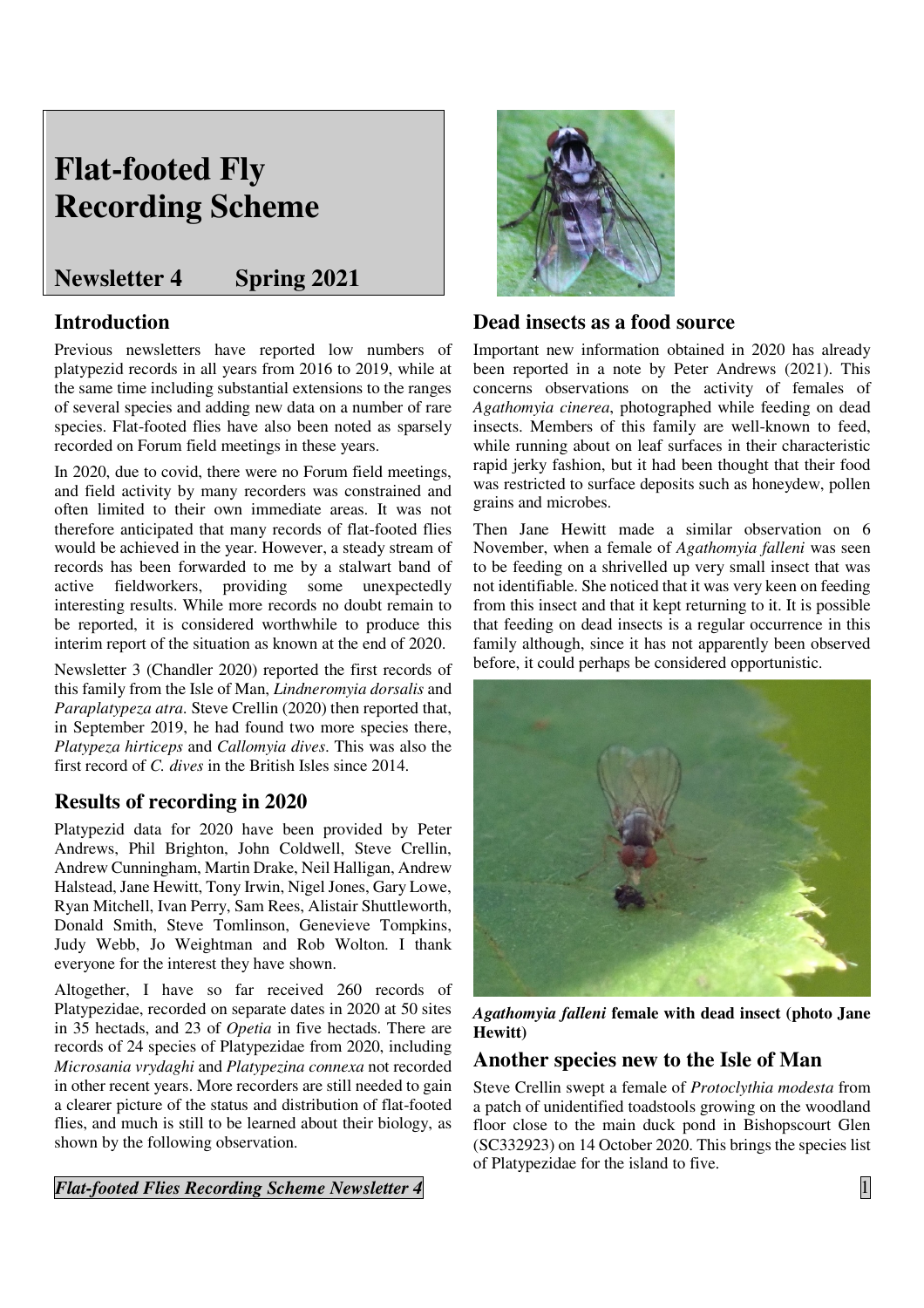#### **New records of** *Platypezina connexa*

This species is presumably a recent arrival in this country, having before 2020 been found only once, on 17 October 2015, when Andrew Halstead swept two females in Burley New Inclosure in the New Forest, Hampshire, a mixed deciduous and conifer woodland with open rides. Since then it was unknown whether it had become established here. Halstead (2016) noted that it may have extended its range in Europe recently, with the first record from the Netherlands only in 1994, and it had also been first found in Denmark in 2015. Reemer & de Jong (2016) included a map showing that it is now widespread across central regions of the Netherlands. Its larval biology is unrecorded, but four males had been found in an emergence trap over a moss-covered soft rotten trunk of Norway spruce, *Picea abies*, in Finland (Ståhls and Kahanpää 2006).

On 17 October 2020, Ryan Mitchell swept a female of *P. connexa* in Besselsleigh Wood (SP450014), south-west of Oxford. This is an ancient woodland, but including a conifer plantation, and close to where the specimen was found are conifers amongst oak, beech and sycamore. Ground vegetation is limited, with some ferns and bracken growing sporadically throughout the woodland.



#### *Platypezina connexa* **female from Besselsleigh Wood (photo Ryan Mitchell)**

Remarkably, on the same day, Ivan Perry caught a female of *P. connexa* in mixed woodland, at Brandon Country Park (TL788850), Suffolk, in mixed beech and conifer woodland, with the conifers predominantly spruce, and without much ground vegetation. He returned to the site on 16 October and caught another female. On both occasions they were swept close to the ground and were not recognised as platypezids in the field. Ivan has carried out extensive fieldwork at this site since 2004 and, although it is a few years since he had made an autumn visit, he considers that it must be a recent arrival there.

This species is evidently now widespread across south and east England, so should be looked out for among autumnal catches. The male, illustrated in Halstead (2016), but yet to be recorded in Britain, is mainly deep black in colour with brownish wings, strongly contrasting with the holoptic red eyes.

*Flat-footed Flies Recording Scheme Newsletter 4* 2

## **A first for Melksham**

My only Diptera record for 2020 was a male of *Lindneromyia dorsalis*, which was observed on 13 September, running about with great footwork on the relatively small leaves of a *Cotoneaster* bush in my garden (ST8958462394), about a metre from the ground. Having tubed it, it was necessary to refrigerate it for a few minutes before it was calm enough to be examined under the microscope, enabling its identity to be confirmed. This was the most likely species in the absence of woodland, although its usual hosts *Agaricus* species have not been noticed in the vicinity. Having returned it to room temperature, it was released where it was found, and it flew off rapidly to an uncertain future. This was not only the first platypezid seen in my garden, but only the fourth species of the family to be recorded in the hectad ST86. None have been seen since.

## **A better garden for flat-footed flies**

From late August through to October, Jane Hewitt was recording almost daily sightings of platypezids in her garden (SK027870) at Birch Vale, Derbyshire. Altogether she found eleven species: *Agathomyia antennata*, *A. cinerea*, *A. falleni*, *Callomyia amoena*, *Paraplatypeza atra*, *P. bicincta*, *Platypeza consobrina*, *P. fasciata*, *Polyporivora ornata* (the species serving as the logo of this newsletter), *P. picta* and *Protoclythia modesta*.

Her garden backs onto a disused railway, lined with trees (sycamore, ash and birch, with some oak), where the local council makes an effort to leave felled and fallen trees as dead wood. Within the garden, one particular spot favoured by the flies is a shady corner under two very large sycamore trees, where they are found feeding on dogwood or damson leaves, sometimes hazel or apple leaves, only occasionally the sycamore leaves. A male of *Paraplatypeza bicincta* was found here on a damson leaf on 6 October. The profile of the genitalia, visible in her photograph, confirms its identity.



*Paraplatypeza bicincta* **male from Birch Vale (photo Jane Hewitt)**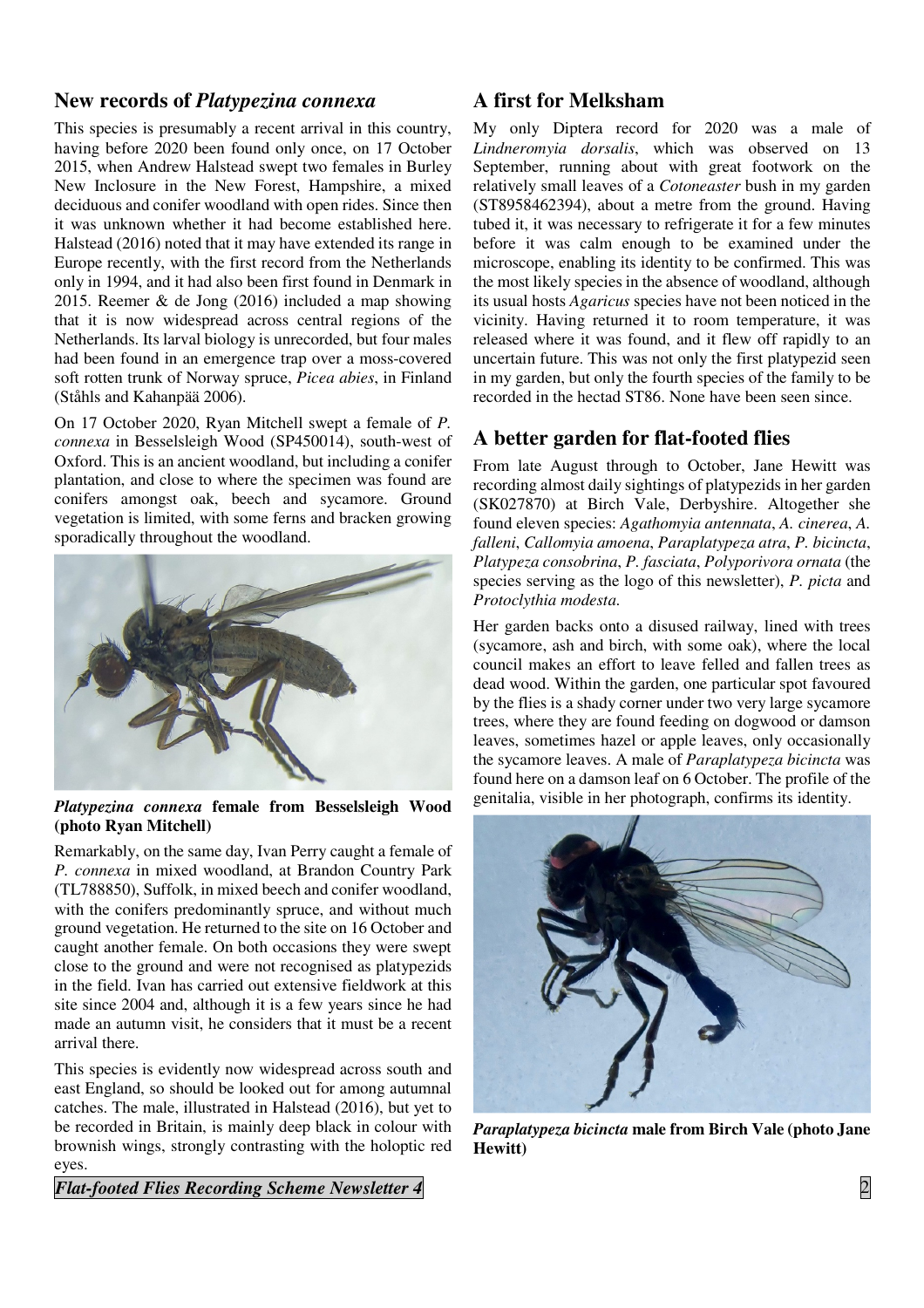Jane also regularly visited a nearby wet woodland site at Hayfield (SK032870) on most days. There *Agathomyia falleni* was easy to find, nearly always on the same hazel bush. On 7 October a male of *Platypeza hirticeps* was found on sycamore at the edge of the disused railway. Eight species were recorded there, including two others not seen in her garden, *Agathomyia unicolor* and *Lindneromyia dorsalis*. She observed that feeding females, in particular, are less easily disturbed than other flies; it was possible to gently pull down hazel branches from above head height and find them "still happily feeding away".

## **Other hot spots**

Ryan Mitchell concentrated on recording at Besselsleigh Wood near Oxford and, in addition to *Platypezina connexa* discussed above, he recorded a further 12 species, notably *Agathomyia woodella* ( $\circled{7}$  7 October,  $\circled{2}$  11 October) and *Paraplatypeza bicincta*  $(\frac{6}{7}$  11 October). Also found were *Agathomyia antennata*, *A. falleni*, *A. unicolor*, *Callomyia amoena*, *Paraplatypeza atra*, *Platypeza consobrina*, *Polyporivora ornata*, *P. picta*, *Protoclythia modesta* and *P. rufa*. He obtained most by sweeping sycamore randomly above head height. On 20 September he recorded one more species, a female of *Lindneromyia dorsalis* on ivy in a field adjacent to Cumnor Cricket Club (SP4593603753).

Peter Andrews regularly photographed Platypezidae in the Savernake Forest area of Wiltshire, recording 13 species. The areas visited were Hen's Wood (SU240690) and East Croft Coppice (SU2368). His observations on *Agathomyia cinerea* have already been published (Andrews 2021). Other significant records were *A. boreella*  $(\bigcirc$  29 September), *A. woodella* (both sexes seen, six dates from 26 September to 15 October) and *Paraplatypeza bicincta* (3♀ 15 October). Other species seen were *A. antennata*, *A. falleni*, *A. unicolor*, *Callomyia amoena*, *Paraplatypeza atra*, *Polyporivora ornata*, *P. picta*, *Protoclythia modesta* and *P. rufa*.



*Agathomyia boreella* **female at East Croft Coppice in Savernake Forest (photo Peter Andrews)** 

*Flat-footed Flies Recording Scheme Newsletter 4* **3** 3

Ivan Perry mainly restricted his fieldwork away from home to Brandon Country Park, Suffolk, where platypezids were recorded on five visits in October and November. In addition to his finds of *Platypezina connexa* discussed above, he recorded seven other species: *Agathomyia cinerea*, *A. falleni*, *A. unicolor*, *A. woodella*, *Paraplatypeza bicincta*, *Platypeza consobrina* and *Protoclythia modesta*. These findings increased to 15 the platypezid species known from this site, as a result of Ivan's previous recording there.

## **Smoke flies in 2020**

Martin Drake found *Microsania pectipennis* on 20 October at Bewley Down (subsite Hell Bottom) (ST285064), Devon (but in V.C. 9), in the smoky fire of rhododendrons, of which many acres had been felled by a local landowner "in his excellent efforts to restore mire and wet heath" to their parish. He caught seven males, all of this species.

Ivan Perry also recorded a male of *M. pectipennis* at a bonfire in his garden at Lode (TL531626), Cambridgeshire on 28 September. He had previously caught a male of *M. vrydaghi* at Hopton, Suffolk on 30 July, also in bonfire smoke. There are only three previous British records of *M. vrydaghi*, in 2002, 2004 and 2006. On the last occasion, when I found it at Bath University Campus, it was together with a much larger number of *M. pectipennis*. It must always be recognised that two or more species of *Microsania* may be found at the same bonfire.

I can only repeat what has been said in previous newsletters that there are five British species of *Microsania*, all found at smoke but rarely seen otherwise, and the mystery of their larval biology remains to be unravelled.

## **Other 2020 records**

Phil Brighton found *Polyporivora ornata* in his garden at Croft (SJ637932), Warrington on 19 April and *Paraplatypeza atra* at Houghton Green Pool (SJ624925) on 29 August. He recorded *Opetia nigra* regularly at the latter site from March to August.

John Coldwell recorded *Agathomyia antennata* on 8 September and *Paraplatypeza atra* on 26 June, in the Dodworth (SE3105) area of South Yorkshire.

Andrew Cunningham found four species in his garden (SS965135) at Cowleymoor, Tiverton: *Protoclythia rufa, Platypeza consobrina*, *P. fasciata* and *Polyporivora ornata*; the first two were females at honey fungus *Armillaria*. And, in pine woodland at Knightshayes (SS962155), Devon on 16 October he found two females of *Agathomyia cinerea* and a male and two females of *Paraplatypeza bicincta*, its second Devon record; on earlier visits to this site in October he also found *P. rufa*, *P. fasciata* and *Paraplatypeza atra*.

Neil Halligan provided the only Irish record of the year when he photographed a female of *Polyporivora ornata* in Grove Wood (S221336) near Fethard, Co Tipperary on 19 September.